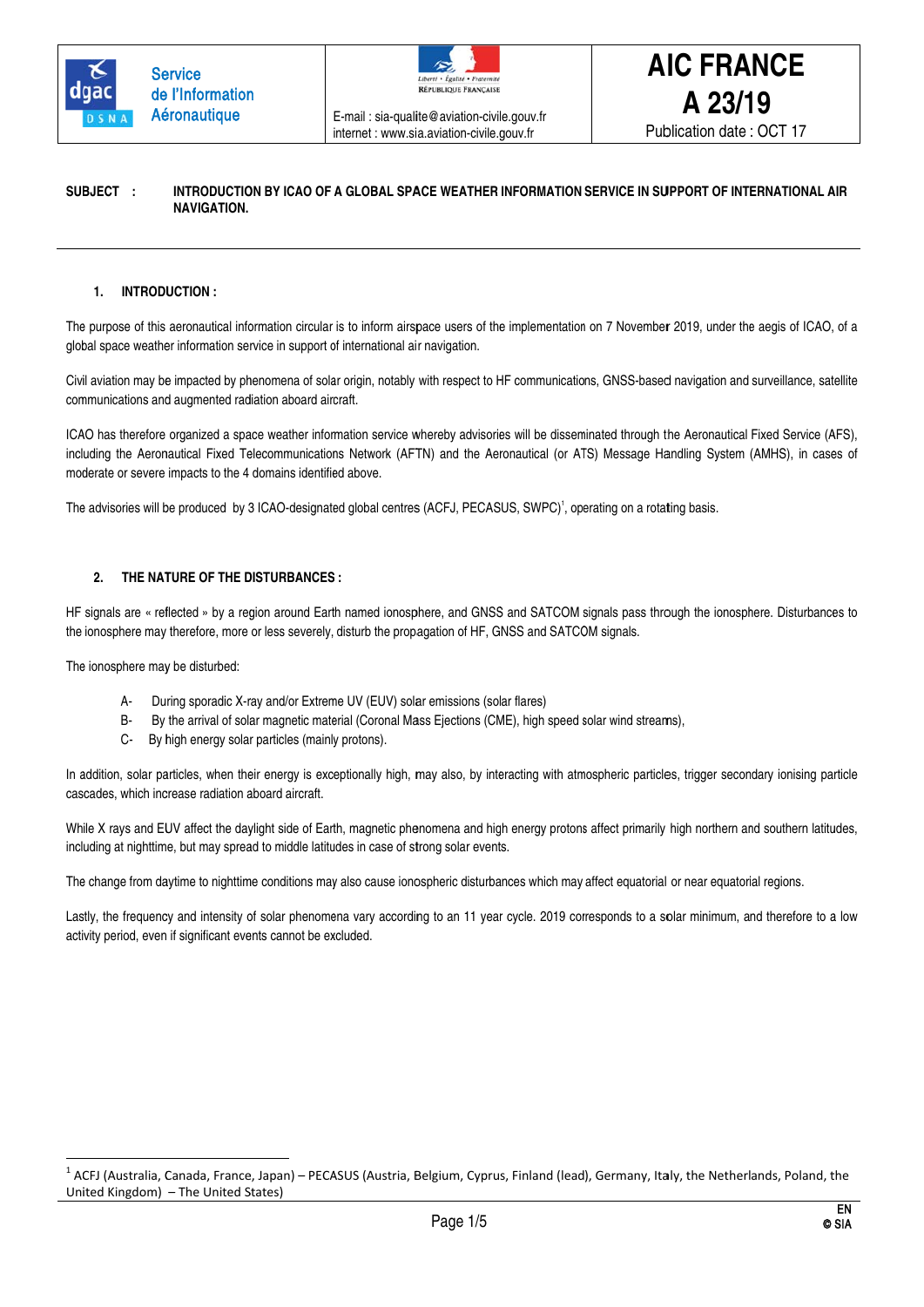## **3. THE ICAO SPACE WEATHER SERVICE ADVISORIES :**

The intensity of space weather phenomena in the advisories may be moderate (MOD) or severe (SEV).

The effects may pertain to HF radio communications (HF COM), satellite communications (SATCOM), GNSS-based navigation and surveillance (GNSS), and radiation at aircraft altitudes (RADIATION).

They address observed (OBS) and/or forecast (FCST) effects at T, T+6, T+12, T+24 hours (unless forecasts are not available).

Advisories are updated as often as necessary, but at least every 6 hours, until such time as the space weather phenomena are no longer detected and/or no longer expected to have an impact (NO SWX EXP).

Affected geographic areas are referenced by their latitudes and longitudes, and flight levels (ABV FL) for radiation. Abbreviations are also used:

- ‐ High latitudes northern hemisphere (N9000 N6000) : HNH
- ‐ Mid latitudes northern hemisphere (N6000 N3000) : MNH
- ‐ Equatorial latitudes northern hemisphere (N3000 N0000) : EQN
- ‐ Equatorial latitudes southern hemisphere (S0000 S3000) : EQS
- ‐ Mid latitudes southern hemisphere (S3000 S6000) : MSH
- ‐ High latitudes southern hemisphere (S6000 S9000) : HSH

Some advisories may be for the whole daylight side of Earth (daylight side).

Test or exercise advisories may be issued.

Space weather advisory information relevant to the whole route will be supplied to operators and flight crew members as part of meteorological information.

Note: It is recognized that the horizontal, vertical and temporal resolutions of the advisory are very coarse. The use of 30-degree latitude bands, 15-degree longitude increments, 3,000-foot vertical increments (for radiation), and 6-hour time intervals will at times result in over forecasting the affected airspace. In addition, while an entire latitude band may be forecast to have MOD or SEV space weather, there will often be times that the effect does not cover the entire width of the band or is intermittent or temporary. Users should refer to the remarks section of the advisory for additional information.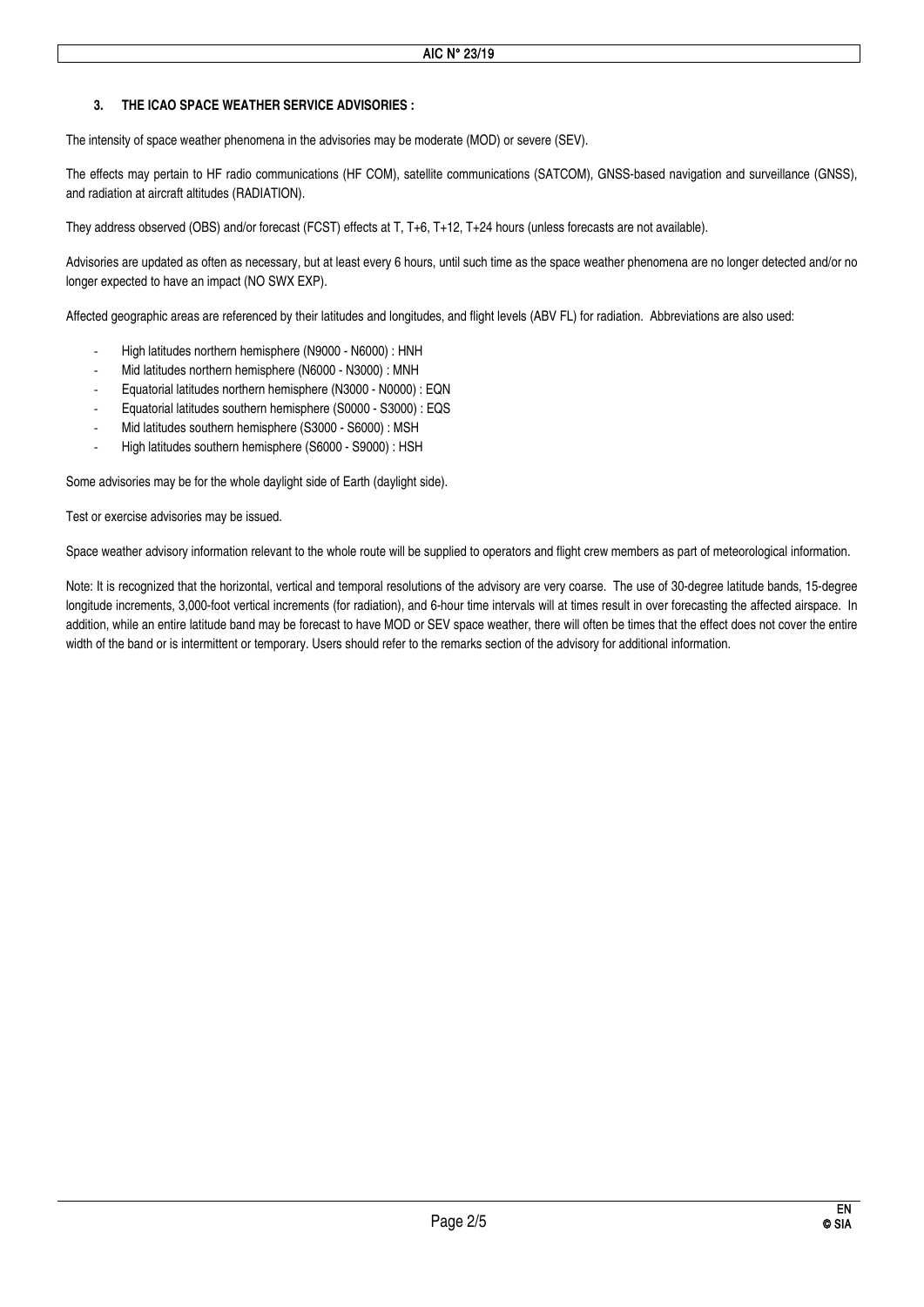# **4. SPACE WEATHER ADVISORY MESSAGE :**

A Space Weather Advisory Message has the following format:

- (1) WMO Header (FNXX01, WMO location indicator, UTC date-time of issue of the message)
- (2) SWX ADVISORY (message type)
- (3) STATUS (either test (TEST) or exercise (EXER) if required)
- (4) DTG (Time of Origin Year/month/date/time in UTC)
- (5) SWXC (name of Space Weather Centre)
- (6) ADVISORY NR (advisory number; unique sequence for each space weather effect: HFCOM, GNSS, RADIATION, SATCOM)
- (7) NR RPLC (number of the previously issued advisory being replaced)
- (8) SWX EFFECT (effect and intensity of space weather phenomenon)
- (9) OBS (or FCST) SWX (Date and time (in UTC) and description of spatial extent of observed or forecast space weather phenomenon)
- (10) FCST SWX +6HR (Date-time (in UTC) of forecast spatial extent of space weather event)
- (11) FCST SWX +12HR (as above)<br>(12) FCST SWX +18HR (as above)
- (12) FCST SWX +18HR (as above)
- FCST SWX +24HR (as above)
- (14) RMK (NIL or free text)
- (15) NXT ADVISORY (Year/month/date/time (in UTC) or NO FURTHER ADVISORIES)

The intensity of the space weather phenomena (field 8, SWX EFFECT) is based on the following parameters and thresholds, listed in the First Edition, 2019, of the ICAO Manual on Space Weather Information in Support of International Air Navigation (Doc 10100):

| <b>Effect</b>    | Sub-effect                                | Parameter used                                | <b>MOD</b>    | <b>SEV</b>                 |
|------------------|-------------------------------------------|-----------------------------------------------|---------------|----------------------------|
| <b>GNSS</b>      | <b>Amplitude Scintillation</b>            | S4 (dimensionless)                            | 0.5           | 0.8                        |
| <b>GNSS</b>      | <b>Phase Scintillation</b>                | Sigma-phi (radians)                           | 0.4           | 0.7                        |
| <b>GNSS</b>      | Vertical Total Electron Content (TEC)     | <b>TEC</b> units                              | 125           | 175                        |
| <b>RADIATION</b> |                                           | Effective dose (micro-Sieverts/hour)*         | 30            | 80                         |
| HF COM           | Auroral Absorption (AA)                   | Kp index                                      | 8             | 9                          |
| HF COM           | Polar Cap Absorption (PCA)                | dB from 30MHz riometer data                   | 2             | 5                          |
| HF COM           | Shortwave Fadeout (SWF)                   | Solar X-rays (0.1-0.8 nm) (W-m <sup>2</sup> ) | $1x10^4 (X1)$ | 1x10 <sup>3</sup><br>(X10) |
| HF COM           | Post-Storm Depression                     | Maximum usable frequency (MUF)**              | 30%           | 50%                        |
| <b>SATCOM</b>    | No threshold has been set for this effect |                                               |               |                            |

MOD advisories will only be issued when the MOD threshold is reached between FL250 and FL460. SEV advisories will be issued when the SEV threshold is reached at any FL above FL250.

As compared to a 30-day running median of the critical frequency of the F2 layer (foF2).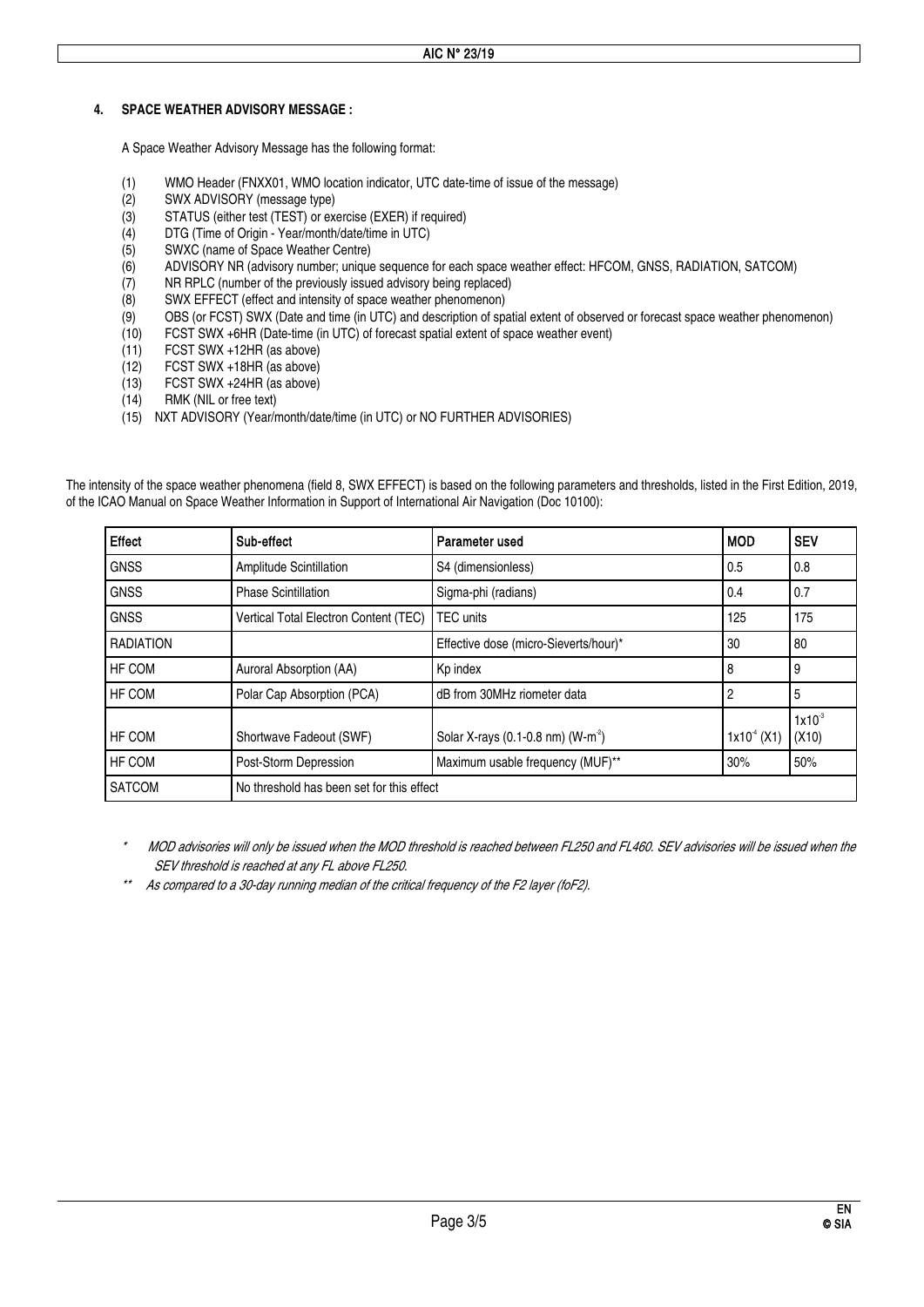## **5. EXAMPLES OF ADVISORIES**

FNXX01 YMMC 020100 SWX ADVISORY<br>DTG: 201 20190502/0054Z SWXC: ACFJ ADVISORY NR: 2019/319 SWX EFFECT: HF COM MOD<br>OBS SWX: 02/0054Z DAYLI 02/0054Z DAYLIGHT SIDE FCST SWX + 6 HR: 02/0700Z DAYLIGHT SIDE FCST SWX + 12 HR: 02/1300Z DAYLIGHT SIDE FCST SWX + 18 HR: 02/1900Z NOT AVBL FCST SWX + 24 HR: 03/0100Z NOT AVBL RMK: SOLAR FLARE EVENT IN PROGRESS IMPACTING HF COM ON DAYLIGHT SIDE. PERIODIC LOSS OF HF COM ON DAYLIGHT SIDE POSSIBLE NXT 12HRS. NXT ADVISORY: WILL BE ISSUED BY 20190502/0654Z=

FNXX01 EFKL 190300 SWX ADVISORY DTG: 20190219/0300Z<br>SWXC: PECASUS **PECASUS** ADVISORY NR: 2019/20 SWX EFFECT: RADIATION MOD OBS SWX: 19/0300Z HNH HSH E18000-W18000 ABV FL370 FCST SWX + 6 HR: 19/0900Z NO SWX EXP FCST SWX + 12 HR: 19/1500Z NO SWX EXP FCST SWX + 18 HR: 19/2100Z NO SWX EXP FCST SWX + 24 HR: 20/0300Z NO SWX EXP RMK: RADIATION AT AIRCRAFT ALTITUDES ELEVATED BY SMALL ENHANCEMENT JUST ABOVE PRESCRIBED THRESHHOLD. DURATION TO BE SHORT-LIVED

## NXT ADVISORY: NO FURTHER ADVISORIES=

FNXX01 KWNP 020100 SWX ADVISORY<br>DTG: 201 DTG: 20190502/0100Z<br>SWXC: SWPC SW<sub>PC</sub> ADVISORY NR: 2019/59<br>NR RPLC: 2019/58 NR RPLC: SWX EFFECT: GNSS MOD OBS SWX: 02/0100Z HNH HSH E18000-W18000 FCST SWX + 6 HR: 02/0700Z HNH HSH E18000-W18000 FCST SWX + 12 HR: 02/1300Z HNH HSH E18000-W18000 FCST SWX + 18 HR: 02/1900Z NO SWX EXP FCST SWX + 24 HR: 03/0100Z NO SWX EXP RMK: IONOSPHERIC STORM CONTINUES TO CAUSE LOSS-OF-LOCK OF GNSS IN AURORAL ZONE. THIS ACTIVITY IS EXPECTED TO SUBSIDE IN THE FORECAST PERIOD NXT ADVISORY: 20190502/0700Z=